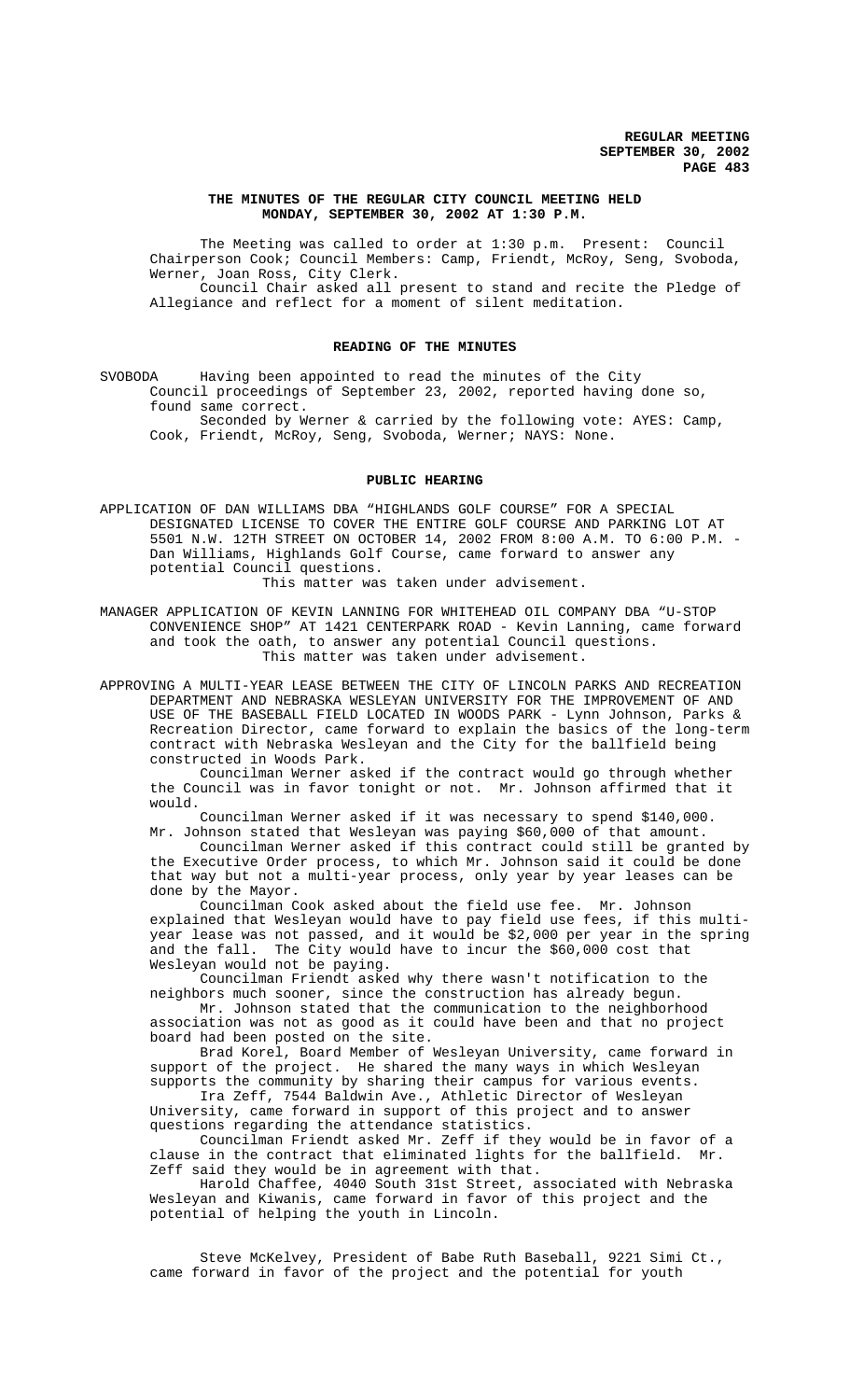baseball in Lincoln to use this field as well.

 Councilman Camp asked about needing the potential of lights for Babe Ruth Baseball and Mr. McKelvey answered that they are not necessary.

Steve Lortz, 934 South 32nd St., came forward in favor of the baseball field for Wesleyan University.

Mike Korsakas, 5430 So. Bristolwood Place, Lincoln Dodgers Select Baseball Program, came forward in favor and suggested there would not be a negative impact on the neighborhood.

Councilman Werner asked Mr. Korsakas if this wouldn't increase traffic for the neighborhood. Mr. Korsakas replied that basically when the Rebel Baseball tryouts are held, there is an increase of traffic at that time, but not on a regular basis.

Bob Valentine, 2660 Park Avenue, came forward in opposition. Jose J. Soto, 509 S. 28th Street, came forward in opposition. He discussed the fact that the process of notification of the neighbors was lacking.

Michael Gengler, Pres. of Woods Park Neighborhood Assoc.,442 So. 28th St., came forward in opposition.

Kelli Achen, 364 S. 30th Street, came forward in opposition. Ron Cerney, 434 S. 28th Street, came forward in opposition. Jim Millstead, 600 Marshall Ave., came forward in opposition. Craig Groat, 4935 Huntington, came forward in opposition. Jon Delunger, 325 So. 30th St., came forward in opposition. Hans Gilde, 610 S. 32nd St., came forward in opposition. Jayne Sebby, 320 S. 29th St., came forward in opposition. Guile Cejkal, 1420 C Street, came forward in opposition.

Becky Martin, 338 So. 29th St., came forward in opposition. She gave the Council Members a handout of her letter. **(53B)** Dan Sloan, 405 S. 28th St., came forward in opposition. Lisa Hoffman, 445 So. 30th St., came forward in opposition. Greg Hoffman, 445 So. 30th St., came forward in opposition.

Christina Nemec, 703 S. 34th St., came forward in opposition. Mike Morosin, 2055 "S" St., came forward in opposition.

Mr. Johnson returned for rebuttal and to answer the questions that had come up. He stated these are not tax dollars, rather they are user fees that have been collected over the years. There is adequate funding to complete this project. Parks and Rec Dept. anticipated the loss of this field and are adding another backstop to another field in this same park. The Dept. would agree to not put up lights on the field. There would be a portable PA system and if the neighborhood has a problem with that they will have to call Parks and Rec so that the sound level can be adjusted accordingly. As to the parking, there are 150 parking spaces available and there are plans to make the turn ins more accessible to the public traffic situation. Mr. Johnson stated that if the Wesleyan situation becomes a larger impact on the neighborhood then they could ultimately be moved to the Sherman Field. He assured the Council that Parks and Rec is committed to work with the neighborhood. In regards to the signage, he stated it would have Kiwanis Complex and Home of the Wesleyan Prairie Wolves.

Further discussion and questions were exchanged between Mr. Johnson and Council members.

Sarah Boatman, Nebraska Wesleyan Affairs Office, 7244 Sugar Creek Ct., came forward in favor of the project and to answer additional questions for the council.

Councilman Werner questioned City Attorney, Dana Roper about the concern of church and state. Mr. Roper replied that the baseball games were not secular events. He also stated that if the Council does not approve this contract, if could be done on a yearly basis by the Mayor through the Executive Order process.

This matter was taken under advisement.

# 8:15 P.M. COUNCIL BREAK 8:30 P.M. RECONVENED

CREATING PAVING UNIT NO. 137 IN SAUNDERS AVE., 12TH STREET TO 14TH STREET - CLERK stated that a letter had been received from Ben & Amy Herr in favor of the Paving Unit.

Nicole Fleck-Tooze, Public Works came forward to offer the substitute resolution.

Ed Grubbs, 536 Pier 1, came forward in favor of the paving unit. Ernie Larkins, 1346 Saunders, came forward in opposition Judy Isley, 1229 Saunders, came forward in opposition. Karen Knopp, 1200 Saunders St., came forward in opposition. Councilman Friendt asked City Attorney, Dana Roper to answer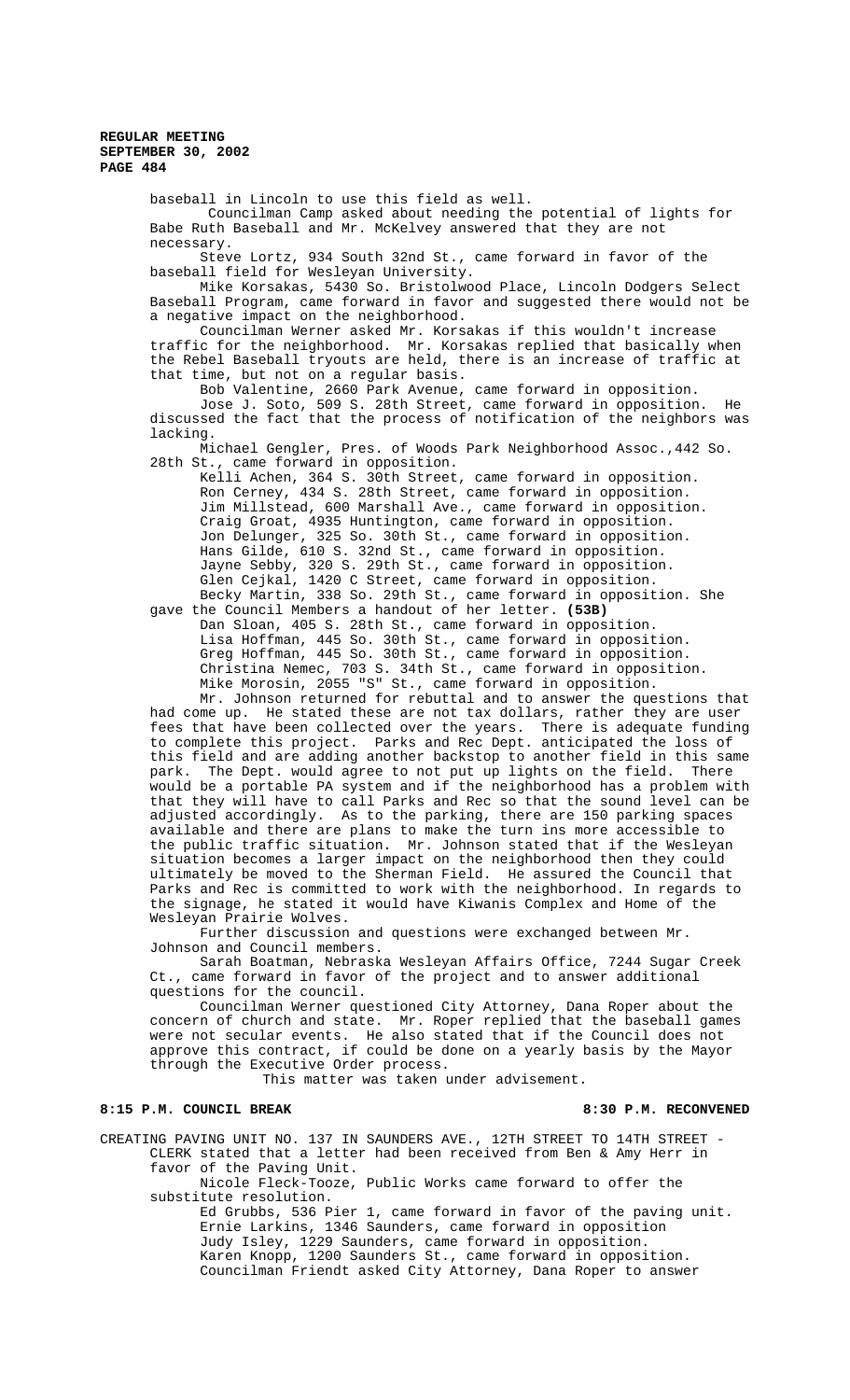questions as to why this issue was back before Council when the majority of people were against it previously. Mr. Roper explained that there was not 50% approval to go forward so therefore state law states it can be paved in a special assessment district. This law was put in by municipalities as a tool to complete projects such as this.

Councilwoman Seng asked if it was possible to work around the businesses.

Bruce Sweeney, Public Works Engineering Services, came forward and said this is a difficult area because of a rural setting type drainage and that it needed to be improved and they would be willing to work with the businesses to provide alternate entrances.

Councilwoman McRoy asked if we could use the funds to upgrade the alley if this doesn't pass.

Elmer Cole, Public Works Engineering Services, came forward to explain the funds are allocated thru the Special Assessments Board and the money is earmarked and can not be used for the alley.

Nicole Fleck-Tooze, Public Works, returned to explain the process of the request by one individual to pave and how each step is followed through until a Paving Unit is formed.

Discussion ensued among Council members.

Mr. Grubbs returned for rebuttal saying he would not have a reason to bring this item forward again.

This matter was taken under advisement.

AUTHORIZING THE USE OF THE PUBLIC RIGHT-OF-WAY ACROSS P STREET AND EAST ALONG THE NORTH SIDE OF P STREET TO 16TH STREET FOR INSTALLATION OF PRIVATE CHILLED WATER LINES FOR THE NEBRASKA STATE HISTORICAL MUSEUM LOCATED AT CENTENNIAL MALL AND P STREET - Tony Schmitz, Deputy Director of the Historical Museum came forward in favor of this issue. This matter was taken under advisement.

APPROVING A SCHEDULE FOR WATER USE CHARGES TO INCREASE REVENUES FOR THE LINCOLN WATER SYSTEM - Margaret Remmenga, Office Manager of Public Works, came forward to explain the increase in water use charges. Ed Patterson, 2108 "Q" Street, came forward to ask if this could be explained better in pre-council meeting. He was in opposition to this matter.

Glen Cejkal, 1420 "C" Street, came forward in opposition to the increase in water use charges.

Craig Groat, 4935 Huntington Street, came forward to suggest there needs to be a Civilian Board appointed to oversee the Water System. Discussion and questions ensued among Council members. This matter was taken under advisement.

ASSESSING PREMISE CLEARANCE COSTS ASSOCIATED WITH THE CLEARING OF PUBLIC NUISANCES TO THE FOLLOWING BENEFITTED PROPERTIES: 621 N. 70TH, 2442 VINE ST., 417 S. 56TH ST., 621 N. 70TH ST., 1616 N. 24TH ST., 1340 PLUM ST., 1529 S. 24TH ST., 2032 U ST., 1340 PLUM ST., 1032 LAKE ST., 1315 S. 8TH ST. - Scott Holmes, Lincoln - Lancaster Health Dept., came forward to explain the assessment to the property owners who had not removed garbage.

Craig Groat, 4935 Huntington Street, came forward to complain about the inspections that are done by the Health Dept. This matter was taken under advisement.

SPECIAL PERMIT 1985 - APPLICATION OF ALONZO AND MARIJANE ATHEY TO ALLOW THE RECONSTRUCTION AND EXPANSION OF A NON-CONFORMING USE, ON PROPERTY GENERALLY LOCATED AT 9400 YANKEE HILL ROAD - Brian Carstens, 2935 Pine Lake Rd., Suite H, representing Lonnie Athey of Athey Painting, came forward to explain the need for the special permit for nonconforming use.

Lonnie Athey, 10701 Dawn Ave., came forward to explain since lightning struck his place of business, causing a fire that destroyed his building, he obviously needs to rebuild. In conjunction with this he planned to expand his building to be able to house equipment that has previously been outside.

Gayle Haunch, Pres. of Cheney Improvement Program, came forward in support of the application.

Mark Southwick, 1943 Independence Ct., came forward in support of the expansion.

Linda Spanel, Cheney Sanitary Improvement District #5, came forward in opposition.

Deb Marlor, Cheney Sanitary Improvement District #5, came forward in opposition.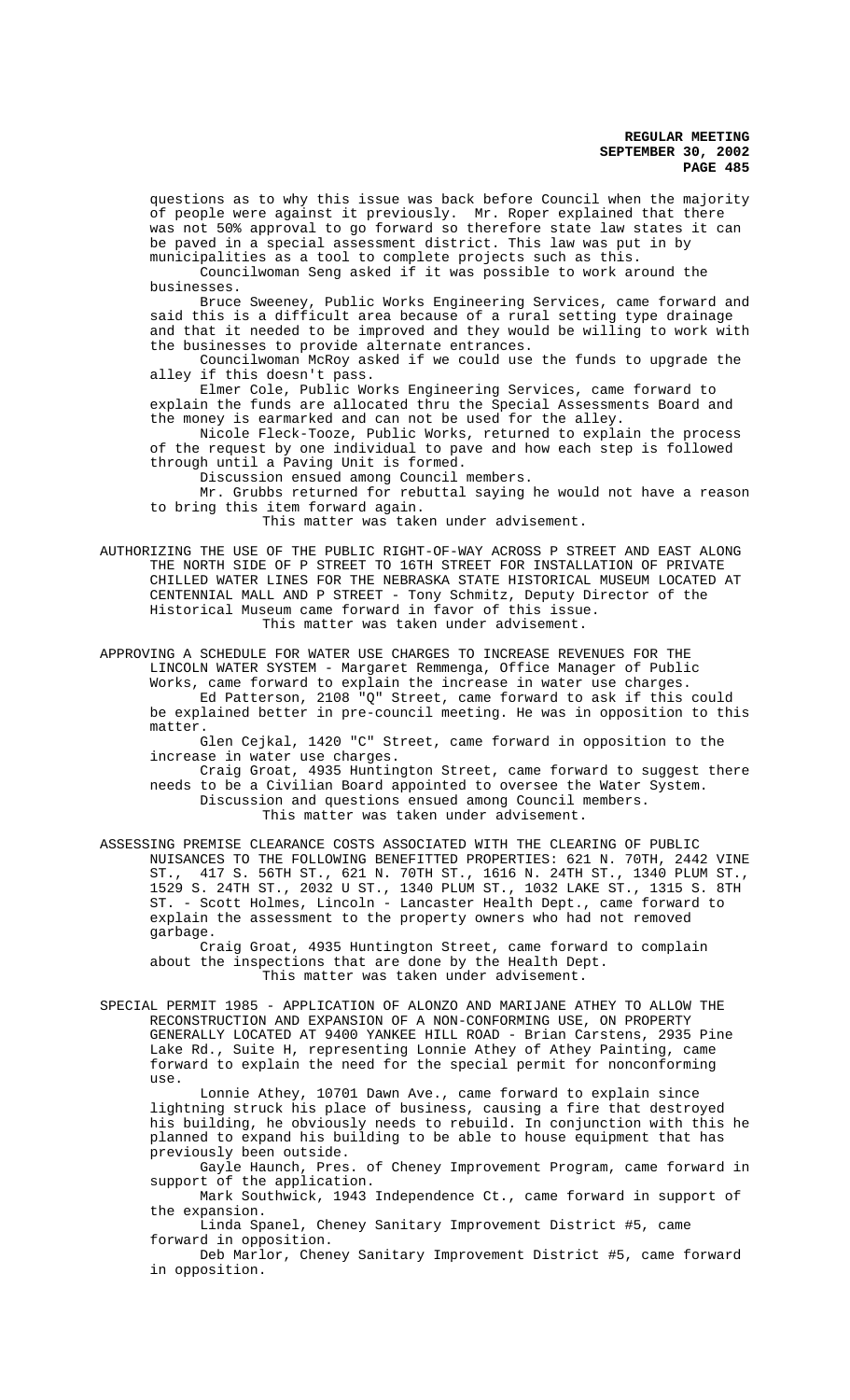> Ray Hill, Planning Dept., came forward and recommended that this should not be approved due to the nonconformance of the zone for the entry corridor to Lincoln. Discussion ensued among Council members.

This matter was taken under advisement.

APPROVING THE APPLICATION OF THE PARKS AND RECREATION DEPARTMENT FOR A GRANT APPLICATION TO THE NEBRASKA GAME AND PARKS COMMISSION FOR THE COMPLETION OF TRAILS AND RELATED BRIDGES IN THE HOLMES LAKE PARK IMPROVEMENT PROJECT - Lynn Johnson, Director of Parks & Rec, came forward to explain the grant application to Council.

This matter was taken under advisement.

## **MISCELLANEOUS BUSINESS**

Ed Patterson, 2108 "Q" Street, President of Malone Neighborhood Association, came forward to read a letter, which he handed out to the Council regarding Malone Neighborhood Association and Hawley Historic District. **(53B)**

Mike Morosin, 2055 "S" Street, Past President of Malone Neighborhood Association, came forward and continued to read from the same letter Ed Patterson had presented.

Glen Cejkal, 1420 C Street, came forward to talk about impact fees. Council Chair Cook informed Mr. Cejkal that it had been a consensus decision among council members to not allow people to talk about impact fees during the open mike session because it will be on an upcoming agenda. Mr. Cejkal continued with another topic regarding the votes on the Cheney property.

Craig Groat, 4935 Huntington Ave., came forward and read several definitions of an agenda from various dictionaries. He suggested to Council that they are in violation of their own agenda by not allowing people to speak on various topics.

These matters were taken under advisement.

#### **\*\* END OF PUBLIC HEARING \*\***

# **COUNCIL ACTION**

#### **LIQUOR RESOLUTIONS**

APPLICATION OF DAN WILLIAMS DBA "HIGHLANDS GOLF COURSE" FOR A SPECIAL DESIGNATED LICENSE TO COVER THE ENTIRE GOLF COURSE AND PARKING LOT AT 5501 N.W. 12TH STREET ON OCTOBER 14, 2002 FROM 8:00 A.M. TO 6:00 P.M. - CLERK read the following resolution, introduced by Annette McRoy, who moved its adoption for approval:<br>A-81721 BE IT RESOLVED by the City

BE IT RESOLVED by the City Council of the City of Lincoln, Nebraska:

That after hearing duly had as required by law, consideration of the facts of this application, the Nebraska Liquor Control Act, and the pertinent City ordinances, the City Council recommends that the application of Dan Williams d/b/a "Highlands Golf Course" for a Special Designated License to cover the entire golf course including the driving range, parking lots, and all fenced-in areas at 5501 N.W.12th Street, Lincoln, Nebraska, on October 14, 2002 from 8:00 a.m. to 6:00 p.m., be approved with the condition that the premise complies in every respect with all City and State regulations and with the following requirements:

1. Identification to be checked, wristbands required on all parties wishing to consume alcohol.

2. Adequate security shall be provided for the event.

3. Responsible alcohol service practices shall be followed. BE IT FURTHER RESOLVED the City Clerk is directed to transmit a

copy of this resolution to the Nebraska Liquor Control Commission. Introduced by Annette McRoy

Seconded by Seng & carried by the following vote: AYES: Cook,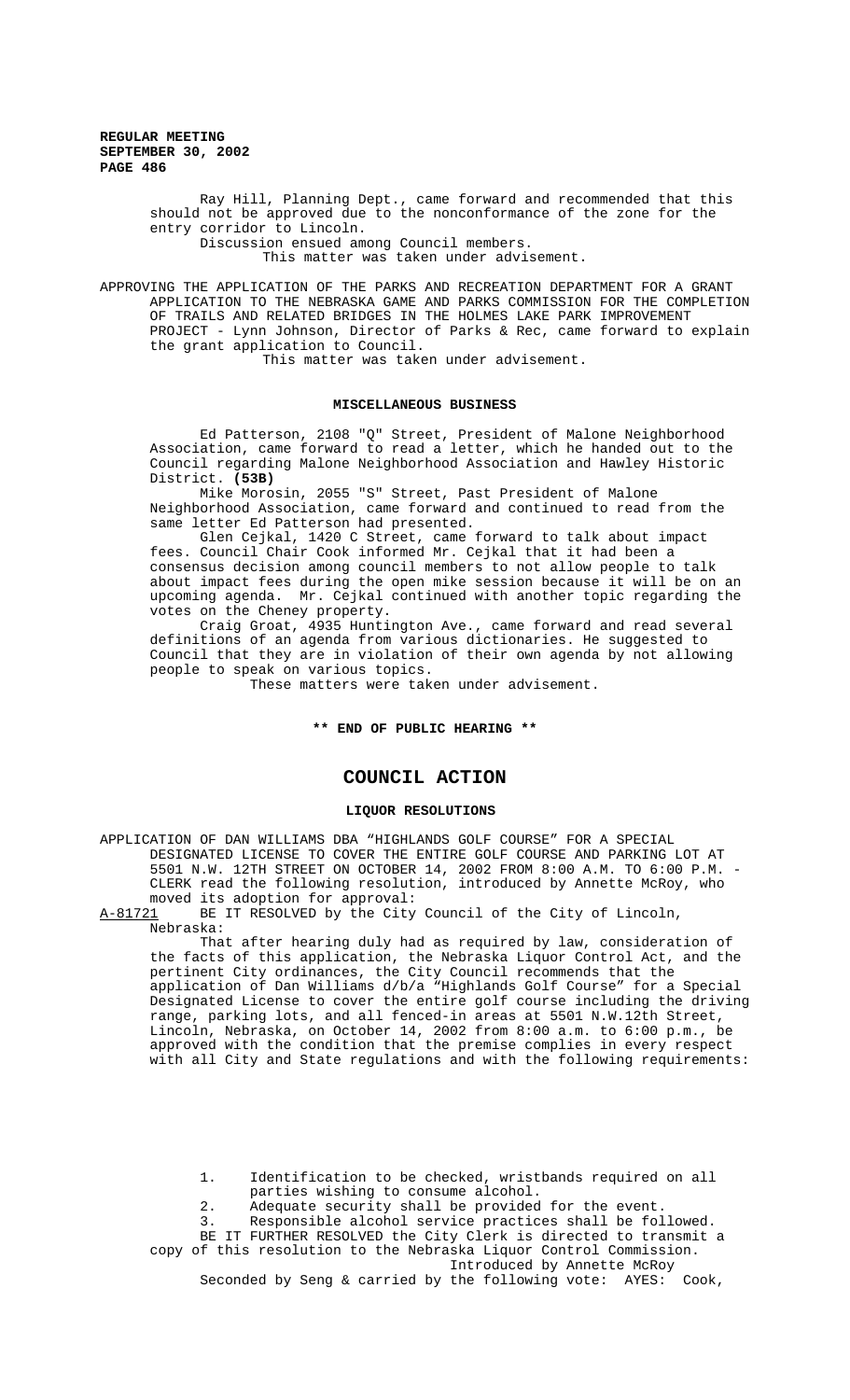McRoy, Seng, Werner; NAYS: Camp, Friendt, Svoboda.

MANAGER APPLICATION OF ROY G. DICKSON FOR CORPORATE GOLF MARKETING DBA "YANKEE HILL COUNTRY CLUB" AT 7600 SAN MATEO LANE - CLERK read the following resolution, introduced by Annette McRoy, who moved its adoption for approval:

A-81722 WHEREAS, Corporate Golf Marketing dba "Yankee Hill Country Club" located at 7600 San Mateo Lane, Lincoln, Nebraska has been approved for a Retail Class "CK" liquor license, and now requests that Roy G. Dickson be named manager;

WHEREAS, Roy G. Dickson appears to be a fit and proper person to manage said business.

NOW, THEREFORE, BE IT RESOLVED by the City Council of the City of Lincoln, Nebraska:

That after hearing duly had as required by law, consideration of the facts of this application, the Nebraska Liquor Control Act, and the pertinent City ordinances, the City Council recommends that Roy G. Dickson be approved as manager of this business for said licensee. The City Clerk is directed to transmit a copy of this resolution to the Nebraska Liquor Control Commission.

Introduced by Annette McRoy Seconded by Seng & carried by the following vote: AYES: Camp, Cook, Friendt, McRoy, Seng, Svoboda, Werner; NAYS: None.

MANAGER APPLICATION OF KEVIN LANNING FOR WHITEHEAD OIL COMPANY DBA "U-STOP CONVENIENCE SHOP" AT 1421 CENTERPARK ROAD - CLERK read the following resolution, introduced by Annette McRoy, who moved its adoption for approval:

A-81723 WHEREAS, Whitehead Oil Company dba "U-Stop Convenience Shop" located at 1421 Centerpark Road, Lincoln, Nebraska has been approved for a Retail Class "B" liquor license, and now requests that Kevin Lanning be named manager;

WHEREAS, Kevin Lanning appears to be a fit and proper person to manage said business.

NOW, THEREFORE, BE IT RESOLVED by the City Council of the City of Lincoln, Nebraska:

That after hearing duly had as required by law, consideration of the facts of this application, the Nebraska Liquor Control Act, and the pertinent City ordinances, the City Council recommends that Kevin Lanning be approved as manager of this business for said licensee. The City Clerk is directed to transmit a copy of this resolution to the Nebraska Liquor Control Commission.

Introduced by Annette McRoy Seconded by Seng & carried by the following vote: AYES: Camp, Cook, Friendt, McRoy, Seng, Svoboda, Werner; NAYS: None.

# **ORDINANCES - 2ND READING**

APPROVING A MULTI-YEAR LEASE BETWEEN THE CITY OF LINCOLN PARKS AND RECREATION DEPARTMENT AND NEBRASKA WESLEYAN UNIVERSITY FOR THE IMPROVEMENT OF AND USE OF THE BASEBALL FIELD LOCATED IN WOODS PARK. (9/9/02 - To have 2nd Reading on 9/30/02) - PRIOR to reading:

CAMP Moved to delay P.H. and action on Bill No. 02-126 to 10/14/02. Seconded by Friendt & carried by the following vote: AYES: Camp, Cook, Friendt, McRoy, Seng, Svoboda, Werner; NAYS: None.

CLERK Read an ordinance, introduced by Terry Werner, approving a multiyear lease between the City of Lincoln Parks and Recreation Department and Nebraska Wesleyan University for the improvement of and use of the baseball field located in Woods Park, the second time.

RENAMING THE STUB STREET RUNNING EAST FROM TALLGRASS PARKWAY FROM "NIGHTHAWK ROAD" TO "BLUE SAGE BOULEVARD", GENERALLY LOCATED AT HIGHWAY 34 AND FALLBROOK BOULEVARD - CLERK read an ordinance, introduced by Glenn Friendt, renaming the stub street running east from Tallgrass Parkway from "Nighthawk Road" to "Blue Sage Boulevard", generally located at Highway 34 and Fallbrook Boulevard, the second time.

# **RESOLUTIONS**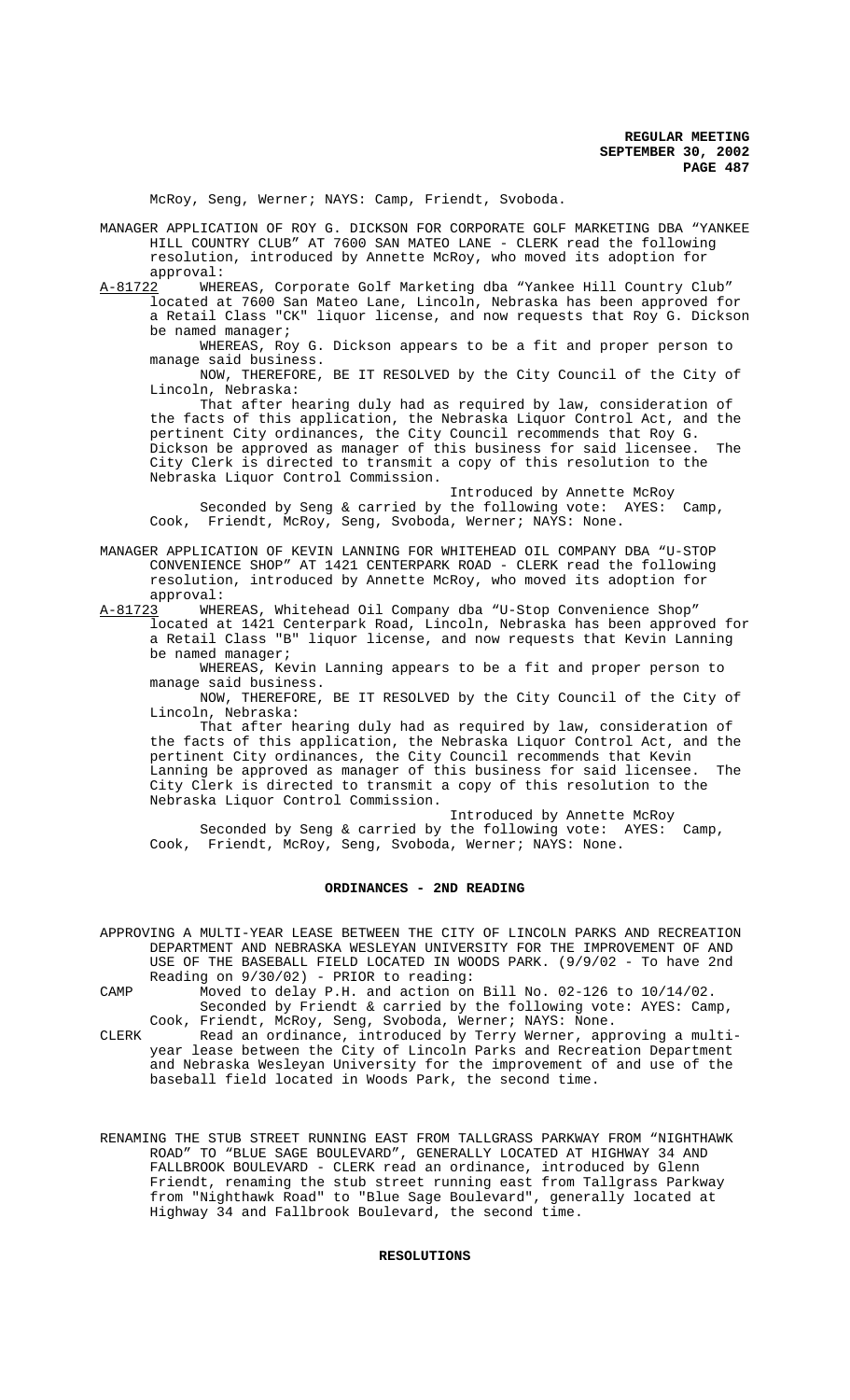CREATING PAVING UNIT NO. 137 IN SAUNDERS AVE., 12TH STREET TO 14TH STREET - PRIOR to reading:

McROY Moved to adopt the Substitute Resolution. Seconded by Seng & **LOST** by the following vote: AYES: Cook, Seng, Werner; NAYS: Camp, Friendt, McRoy, Seng.

MCROY Moved to adopt the Main Resolution.

Seconded by Seng & **LOST** by the following vote: AYES: None; NAYS: Camp, Cook, Friendt, McRoy, Seng, Svoboda, Werner.

The resolution, having **LOST**, was assigned File **#38-4414**, & was placed on file in the Office of the City Clerk.

AUTHORIZING THE USE OF THE PUBLIC RIGHT-OF-WAY ACROSS P STREET AND EAST ALONG THE NORTH SIDE OF P STREET TO 16TH STREET FOR INSTALLATION OF PRIVATE CHILLED WATER LINES FOR THE NEBRASKA STATE HISTORICAL MUSEUM LOCATED AT CENTENNIAL MALL AND P STREET - CLERK read the following resolution, introduced by Annette McRoy, who moved its adoption:

A-81724 WHEREAS, the Nebraska State Historical Society has submitted an application for a permit to use the public right-of-way across P Street and east along the north side of P Street to 16th Street for the installation of a private chilled water line at 1500 R Street; and

WHEREAS, said applicant has submitted a letter of application and a site plan which are attached hereto, marked as Exhibit "A" and Exhibit "B" respectively, and made a part of this resolution by reference, to use the public right-of-way as above described; and

WHEREAS, said applicant has complied with all of the provisions of Chapter 14.54 of the Lincoln Municipal Code pertaining to such use. NOW, THEREFORE, BE IT RESOLVED by the City Council of the City of Lincoln, Nebraska:

That the application aforesaid of Nebraska State Historical, hereinafter referred to as "Permittee" to use the public right-of-way across P Street and east along the north side of P Street to 16th Street, at 1500 R Street, is granted as a privilege only by virtue of and subject to strict compliance with the site plan, the letter of application, and the following terms and conditions, to wit:

1. That the permission herein granted is granted as a privilege only, and is subject to all the terms and conditions of Chapter 14.54 of the Lincoln Municipal Code including those provisions relating to the posting of a continuing bond in the amount of \$5,000, and the filing of a certificate of insurance with a minimum combined single limit of \$500,000 aggregate for any one occurrence.<br>2. That said use shall be in full

That said use shall be in full accordance with the aforesaid application, the site plan filed therewith, and with all applicable City ordinances and regulations.

3. The Permittee, its heirs, successors or assigns shall save and keep the City free and harmless from any and all loss or damages or claims for damages arising from or out of the use of the public way

requested herein.<br>4. That That all work done under the authority of this resolution shall be subject to the inspection and approval of the Director of Public Works of the City of Lincoln.<br>5. This permit may be revok

This permit may be revoked by resolution of the City Council and after giving of five days written notice to the Permittee by the City Clerk, for the following reasons: (a) failure or neglect of the Permittee to comply with the provisions of Chapter 14.54 of the Lincoln Municipal Code, or any other provisions of the Lincoln Municipal Code or the provisions of the permit; (b) failure to use the space for which the permit was granted for a continuous period of at least six months or (c) upon a determination by the City that the space for which the permit was granted is needed for public use.

Upon revocation of a permit, the Permittee shall forthwith remove or abandon the space for which the permit was granted, together with the removal of any structure at their own cost and expense and return that space to the City of Lincoln, free and clear of all structures or encroachments of any type, at no expense to the City. If the requested removal or abandonment has not been completed within six months after revocation of the permit, the City Council may cause such removal or abandonment to be so done and the cost of such work shall become a lien against the property of the Permittee.

6. The use of the public way herein granted and the terms and conditions of this resolution shall be binding and obligatory upon the above-named Permittee, its successors and assigns.<br>7. That within thirty (30) days from the adoption of this

7. That within thirty (30) days from the adoption of this resolution, and before commencing any construction under the provisions hereof, the above-named Permittee shall file an unqualified written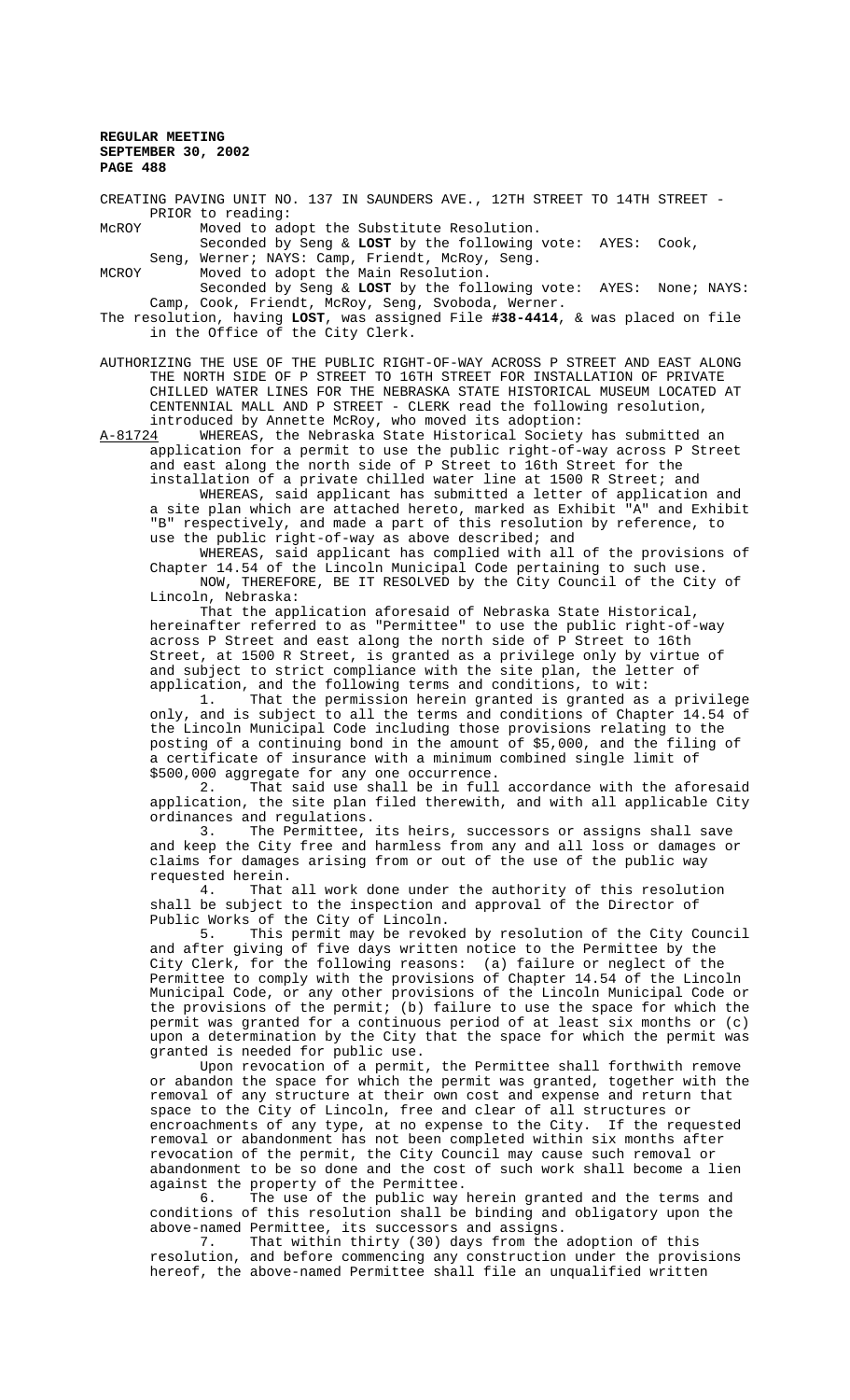acceptance of all the terms and conditions of this resolution with the City Clerk. Failure to do so will be considered a rejection hereof and all privileges and authorities hereunder granted shall thereupon ipso facto terminate.

Introduced by Annette McRoy

Seconded by Seng & carried by the following vote: AYES: Camp, Cook, Friendt, McRoy, Seng, Svoboda, Werner; NAYS: None.

APPROVING THE 2002-03 WORK PLAN FOR THE STORMWATER INTERLOCAL AGREEMENT BETWEEN THE CITY AND THE LOWER PLATTE SOUTH NRD FOR ADDRESSING STORMWATER QUALITY AND QUANTITY ISSUES IN THE CITY - CLERK read the following resolution, introduced by Annette McRoy, who moved its

adoption:<br>A-81725 BE BE IT RESOLVED by the City Council of the City of Lincoln, Nebraska:

That the attached Fiscal Year 2002-2003 Work Plan to the Interlocal Agreement on Stormwater Management between the City of Lincoln and the Lower Platte South Natural Resources District, which is attached hereto marked as Attachment "A", is hereby approved and the Mayor is authorized to execute the same on behalf of the City of Lincoln. Said Fiscal Year 2002-2003 Work Plan establishes a framework and division of responsibilities for addressing stormwater quality and quantity in the City between the City of Lincoln and the Lower Platte South Natural Resources District and authorizes the use of appropriated monies in accordance with the terms and conditions contained in said Fiscal Year 2002-2003 Work Plan.

The City Clerk is directed to transmit a certified copy of the executed original Fiscal Year 2002-2003 Work Plan to the Interlocal Agreement to Steve Masters, Public Works and Utilities Department, for transmittal to the Lower Platte South NRD.

Introduced by Annette McRoy Seconded by Seng & carried by the following vote: AYES: Camp, Cook, Friendt, McRoy, Seng, Svoboda, Werner; NAYS: None.

APPROVING A SCHEDULE FOR WATER USE CHARGES TO INCREASE REVENUES FOR THE LINCOLN WATER SYSTEM - PRIOR to reading:<br>WERNER Moved to place Bill No. 02R-207 on

Moved to place Bill No. 02R-207 on pending and to have public hearing the same time as the Impact Fees public hearing. Seconded by Camp & carried by the following vote: AYES: Camp, Cook, McRoy, Seng, Svoboda, Werner; NAYS: Friendt.

ASSESSING PREMISE CLEARANCE COSTS ASSOCIATED WITH THE CLEARING OF PUBLIC NUISANCES TO THE FOLLOWING BENEFITTED PROPERTIES: 621 N. 70TH, 2442 VINE ST., 417 S. 56TH ST., 621 N. 70TH ST., 1616 N. 24TH ST., 1340 PLUM ST., 1529 S. 24TH ST., 2032 U ST., 1340 PLUM ST., 1032 LAKE ST., 1315 S. 8TH ST. - CLERK read the following resolution, introduced by Annette McRoy,

who moved its adoption:<br>A-81726 BE IT RESOLVED by BE IT RESOLVED by the City Council of the City of Lincoln, Nebraska that: Pursuant to Section 8.26.040 of the Lincoln Municipal Code, the premise clearance costs as shown on the list which is attached hereto, marked Exhibit "A" and made a part hereof by reference, are hereby assessed against the property set opposite each amount as shown thereon. Said assessments shall be delinquent from and after December 1, 2002 and draw interest as provided for in Neb. Rev. Stat. § 45-104.1 for assessments.

Introduced by Annette McRoy Seconded by Seng & carried by the following vote: AYES: Camp, Cook, Friendt, McRoy, Seng, Svoboda, Werner; NAYS: None.

SPECIAL PERMIT 1985 - APPLICATION OF ALONZO AND MARIJANE ATHEY TO ALLOW THE RECONSTRUCTION AND EXPANSION OF A NON-CONFORMING USE, ON PROPERTY GENERALLY LOCATED AT 9400 YANKEE HILL ROAD - PRIOR to reading:

CAMP Moved to delete the waver of planting trees.

Seconded by Seng & carried by the following vote: AYES: Camp, Cook, Friendt, McRoy, Seng, Svoboda, Werner; NAYS: None.

CLERK Read the following resolution, introduced by Annette McRoy, who moved its adoption:

A-81727 WHEREAS, ALONZO and MARIJANE ATHEY have submitted an application designated as Special Permit No. 1985 for authority to reconstruct and expand a non-conforming use on property located at 9400 Yankee Hill Road, and legally described to wit:

Lot 67, Irregular Tract, in the Southwest Quarter of Section 23, Township 9 North, Range 7 East of the 6th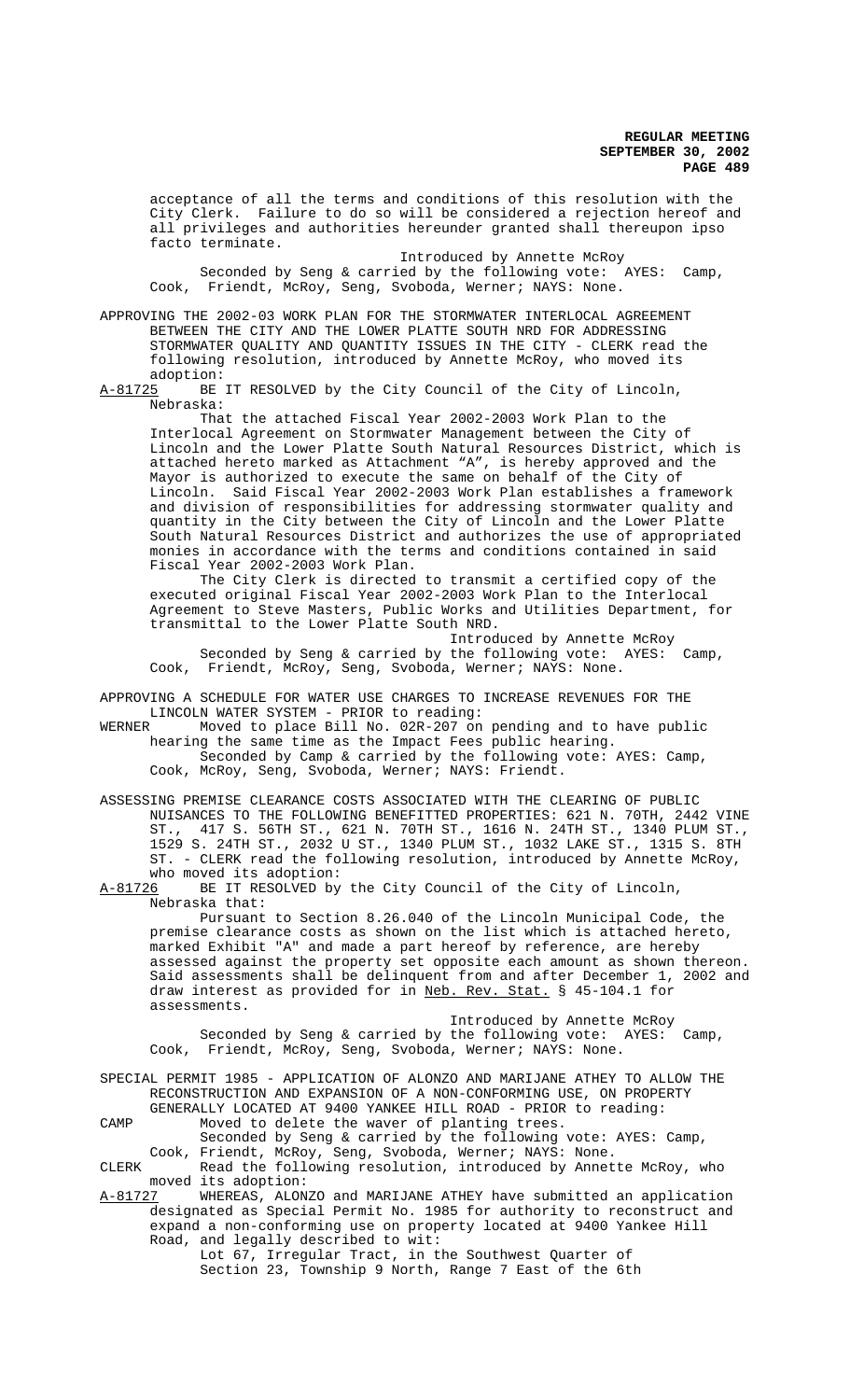P.M., Lancaster County, Nebraska;

WHEREAS, the real property adjacent to the area included within the site plan for this reconstruction of a non-conforming use building will not be adversely affected; and

WHEREAS, said site plan together with the terms and conditions hereinafter set forth are consistent with the intent and purpose of Title 27 of the Lincoln Municipal Code to promote the public health, safety, and general welfare.

NOW, THEREFORE, BE IT RESOLVED by the City Council of the City of Lincoln, Nebraska:

That the application of ALONZO and MARIJANE ATHEY, hereinafter referred to as "Permittee", to reconstruct and expand a non-conforming use, on the property legally described above, be and the same is hereby granted under the provisions of Section 27.63.280 of the Lincoln Municipal Code upon condition that construction and operation of said commercial construction be in strict compliance with said application, the site plan, and the following additional express terms, conditions, and requirements:

1. This permit approves the reconstruction and expansion of a nonconforming use.

2. A waiver of the required parking lot is hereby approved with the exception of a handicap stall to be paved.

3. A waiver of the required landscape screen is hereby approved.<br>4.

Before receiving building permits the construction plans must conform to the approved plans.

5. Before occupying the building all development and construction must be completed in conformance with the approved plans.

6. All privately-owned improvements must be permanently maintained by the owner or an appropriately established homeowners association approved by the City Attorney.

7. The site plan approved by this permit shall be the basis for all interpretations of setbacks, yards, locations of buildings, location of parking and circulation elements, and similar matters.<br>8. The terms, conditions, and requirements of the

The terms, conditions, and requirements of this resolution shall be binding and obligatory upon the Permittees, their successors, and assigns. The building official shall report violations to the City Council which may revoke the special permit or take such other action as may be necessary to gain compliance.

9. The Permittee shall sign and return the City's letter of acceptance to the City Clerk within 30 days following approval of the special permit, provided, however, said 30-day period may be extended up to six months by administrative amendment. The City Clerk shall file a copy of the resolution approving the special permit and the letter of acceptance with the Register of Deeds, filing fees therefor to be paid in advance by the Permittee.

Introduced by Annette McRoy Seconded by Seng & carried by the following vote: AYES: Camp, Cook, Friendt, McRoy, Seng, Svoboda; NAYS: Werner.

APPROVING THE APPLICATION OF THE PARKS AND RECREATION DEPARTMENT FOR A GRANT APPLICATION TO THE NEBRASKA GAME AND PARKS COMMISSION FOR THE COMPLETION OF TRAILS AND RELATED BRIDGES IN THE HOLMES LAKE PARK IMPROVEMENT PROJECT - CLERK read the following resolution, introduced by Annette

McRoy, who moved its adoption:<br>A-81728 WHEREAS, the City of Lin WHEREAS, the City of Lincoln through its Parks and Recreation Department proposes to apply to the Nebraska Game and Parks Commission for financial assistance from the Land and Water Conservation funds for the purpose of development of the recreational trail and related bridges in Holmes Park.

NOW, THEREFORE, BE IT RESOLVED by the City Council of the City of Lincoln, Nebraska:<br>1. The Ci

The City of Lincoln hereby expresses its support for the application being made by its Parks and Recreation Department to the Nebraska Game and Parks Commission for financial assistance from the Land and Water Conservation Grant Fund for the purpose of constructing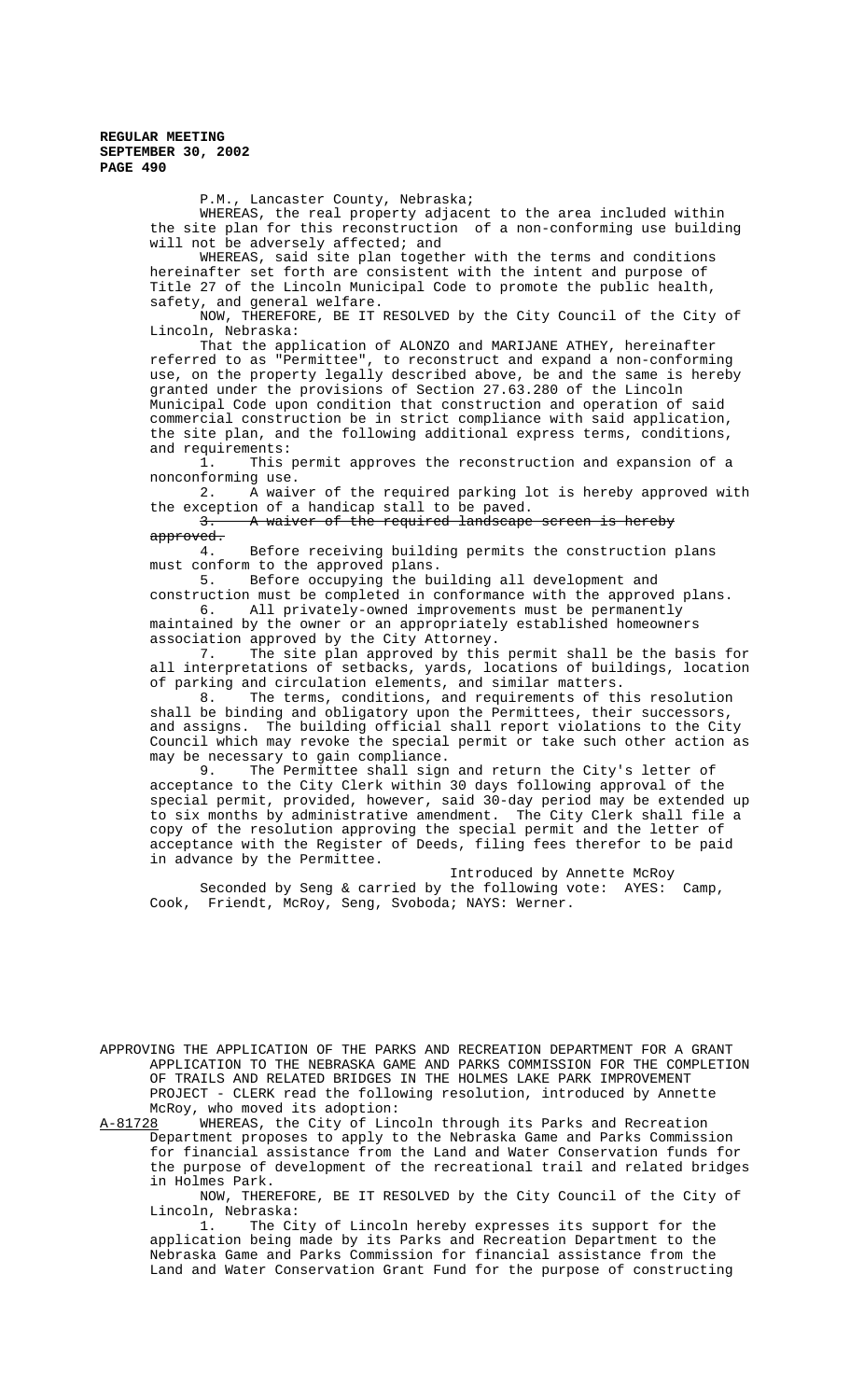recreational trails and related bridges in Holmes Park.

2. The City of Lincoln has available and will apply its share of the project cost (\$125,000) and has the financial capability to maintain and will maintain the completed improvements in a safe and attractive manner for public use.

3. The City of Lincoln will not discriminate against any person on the basis of race, color, age, religion, handicap, sex, or national origin in the use of the proposed project acquired or developed pursuant to the application for financial assistance. The City of Lincoln certifies that it has the financial capabilities to operate and maintain the completed facility in a safe and attractive manner for public use and further certifies that it will comply, where applicable, with the Americans with Disabilities Act by make the facilities accessible to the

handicapped.<br>4. The City of Lincoln will, within 30 days of federal approval, or as soon thereafter as legally possible, obtain the necessary consultant for this project.<br>5. The Mayor is hereby author

The Mayor is hereby authorized to sign all documents necessary and required by the Land and Water Conservation Fund administrators to acquire the grant funds.

6. No property developed under this project will, without the approval of the Nebraska Game and Parks Commission and the Secretary of the Interior, be converted to non-public outdoor recreation purposes. The City of Lincoln will replace any converted land in accordance with Section  $6(f)(3)$  of the Land and Water Act of 1965, as amended to date. 7. The City Clerk is directed to transmit a certified copy of this resolution to the Parks and Recreation Department for inclusion

with the application to the Nebraska Game and Parks Commission. Introduced by Annette McRoy

Seconded by Seng & carried by the following vote: AYES: Camp, Cook, Friendt, McRoy, Seng, Svoboda, Werner; NAYS: None.

ACCEPTING THE REPORT OF NEW AND PENDING CLAIMS AGAINST THE CITY AND APPROVING DISPOSITION OF CLAIMS SET FORTH THEREIN FOR THE PERIOD OF SEPTEMBER 1 - 15, 2002 - CLERK read the following resolution, introduced by Annette

McRoy, who moved its adoption:

A-81729 BE IT RESOLVED by the City Council of the City of Lincoln, Nebraska:

That the claims listed in the attached report, marked as Exhibit "A", dated September 16, 2002, of various new and pending tort claims filed against the City of Lincoln with the Office of the City Attorney or the Office of the City Clerk, as well as claims which have been disposed of, are hereby received as required by Neb. Rev. Stat. § 13-905 (Reissue 1997). The dispositions of claims by the Office of the City Attorney, as shown by the attached report, are hereby approved:

| DENIED                    |          | ALLOWED                |          |
|---------------------------|----------|------------------------|----------|
| Chris Schroeder           | \$425.47 | State Distributing Co. | 52.48    |
| Bruce Ath & Sarinah Huynh | NAS*     | Rena Francis S. Paulo  | 700.00   |
| Sean Gentrup              | NAS*     | Peggy Haar             | 546.29   |
| Monica Dawson             | NAS*     | Everett L. Shirk       | 41.47    |
| Joshua S. Matson          | 86.00    | Donna L. Kizzier       | 1,080.95 |
| Marvin Stancil II         | NAS*     | Casey Allee            | 1,600.00 |
| Jessica Sornson           | 80.00    |                        |          |
| *No Amount Specified.     |          |                        |          |

The City Attorney is hereby directed to mail to the various claimants listed herein a copy of this resolution which shows the final disposition of their claim.

 Introduced by Annette McRoy Seconded by Seng & carried by the following vote: AYES: Camp, Cook, Friendt, McRoy, Seng, Svoboda, Werner; NAYS: None.

REAPPOINTING JEFFREY SCHWEBKE, LOIS HAUPT, DON POST, AND GLENN FRIENDT TO THE COMMUNITY DEVELOPMENT TASK FORCE FOR THREE-YEAR TERMS EXPIRING AUGUST 31, 2005 - PRIOR to reading:

MCROY Moved to amend Bill No. 02R-212 by adding appointment in front of the name Glenn Friendt.

Seconded by Camp & carried by the following vote: AYES: Camp, Cook, Friendt, McRoy, Seng, Svoboda, Werner; NAYS: None.

CLERK Read the following amended resolution, introduced by Annette McRoy, who moved its adoption:<br>A-81730 BE IT RESOLVED by the Ci

BE IT RESOLVED by the City Council of the City of Lincoln, Nebraska: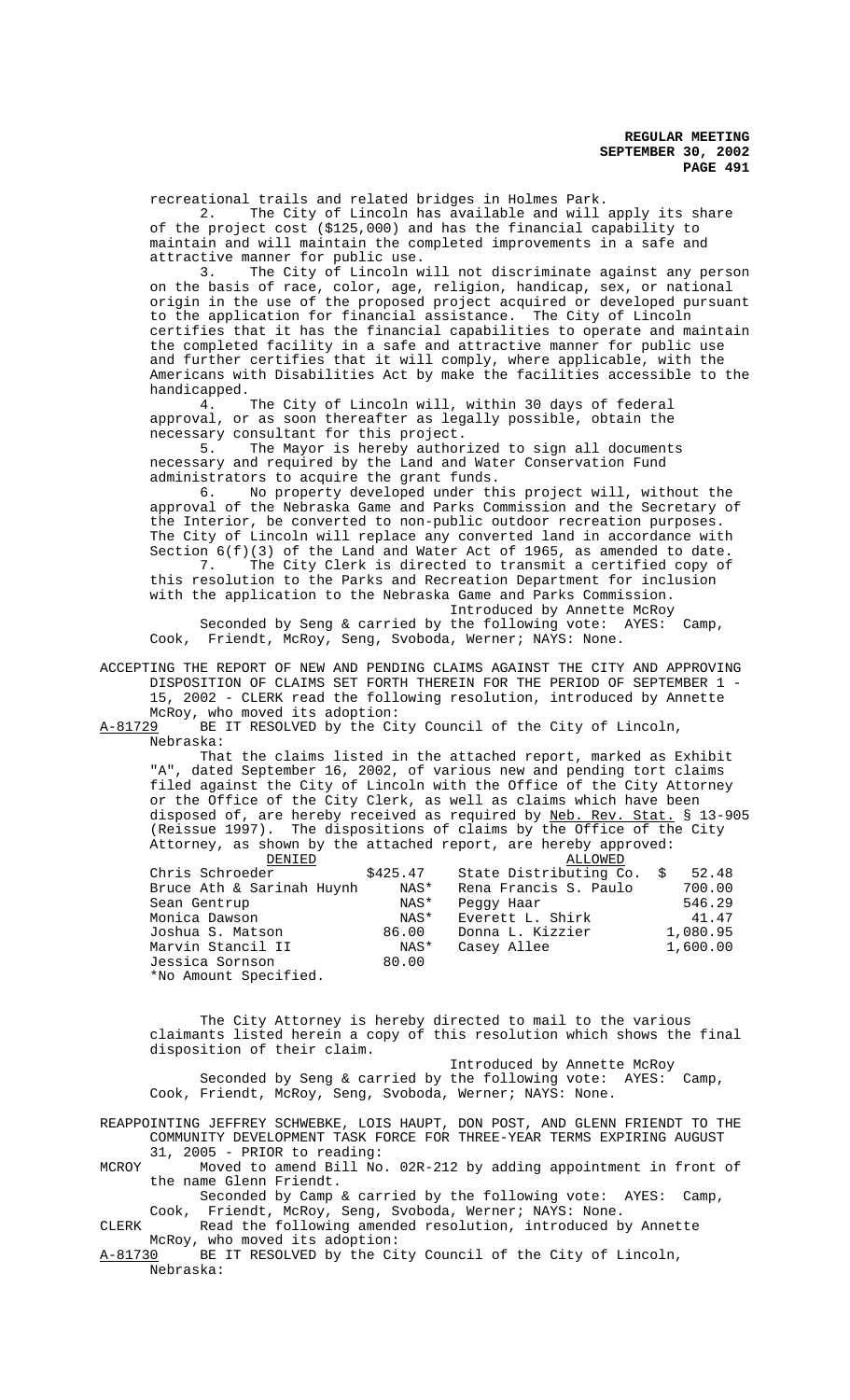> That the reappointment of Jeffrey Schwebke, Lois Haupt, Don Post, and appointing Glenn Friendt to the Community Development Task Force for a three-year term expiring August 31, 2005 is hereby approved. Introduced by Annette McRoy Seconded by Seng & carried by the following vote: AYES: Camp, Cook, Friendt, McRoy, Seng, Svoboda, Werner; NAYS: None.

APPOINTING DR. D'ANDRA OREY TO THE CHARTER REVISION COMMISSION FOR A FOUR-YEAR TERM EXPIRING JULY 15, 2006 - CLERK read the following resolution, introduced by Annette McRoy, who moved its adoption:

A-81731 BE IT RESOLVED by the City Council of the City of Lincoln, Nebraska:

That the appointment of Dr. D'Andra Orey to the Charter Revision Commission for a four-year term expiring July 15, 2006 is hereby approved.

Introduced by Annette McRoy Seconded by Seng & carried by the following vote: AYES: Camp, Cook, Friendt, McRoy, Seng, Svoboda, Werner; NAYS: None.

APPROVING AN AGREEMENT BETWEEN THE CITY AND THE NEBRASKA DEPARTMENT OF ROADS FOR PROJECT NO. F-77-2(1021) US HIGHWAY 77 - CAPITOL PARKWAY WEST INTERCHANGE - CLERK read the following resolution, introduced by Annette McRoy, who moved its adoption:<br>A-81732 BE IT RESOLVED by the Ci

BE IT RESOLVED by the City Council of the City of Lincoln, Nebraska:

That the attached Agreement between the City of Lincoln and the State of Nebraska Department of Roads for Project No. F-77-2(1021), U.S. Highway 77 - Capitol Parkway West Interchange, in accordance with the terms and conditions contained in said Agreement, is hereby approved and the Mayor is authorized to execute the same on behalf of the City of Lincoln.

The City Clerk is directed to return the executed copies of the Agreement to the Department of Public Works, for transmittal and execution by the State Department of Roads.

Introduced by Annette McRoy Seconded by Seng & carried by the following vote: AYES: Camp, Cook, Friendt, McRoy, Seng, Svoboda, Werner; NAYS: None.

SETTING THE HEARING DATE OF MONDAY, OCTOBER 14, 2002 AT 1:30 P.M. FOR THE MANAGER APPLICATION OF WAYNE L. VENTER FOR THE LANCASTER COUNTY AGRICULTURAL SOCIETY DBA LANCASTER EVENT CENTER LOCATED AT  $4100$  N.  $84^{\text{TH}}$ STREET - CLERK read the following resolution, introduced by Annette McRoy, who moved its adoption:

A-81733 BE IT RESOLVED by the City Council, of the City of Lincoln, that a hearing date is hereby set for Mon., October 14, 2002 at 1:30 p.m. or as soon thereafter as possible in the City Council Chambers, County-City Building, 555 S. 10th St., Lincoln, NE, for the purpose of considering the Manager Application of Wayne L. Venter for Lancaster County Agricultural Society dba Lancaster Event Center located at 4100 N. 84th Street.

If the Police Dept. is unable to complete the investigation by said time, a new hearing date will be set. Introduced by Annette McRoy

Seconded by Seng & carried by the following vote: AYES: Camp, Cook, Friendt, McRoy, Seng, Svoboda, Werner; NAYS: None.

SETTING THE HEARING DATE OF MONDAY, OCTOBER 14, 2002 AT 1:30 P.M. FOR THE APPLICATION OF BJT, INC. DBA THE OFFICE FOR A CLASS I LIQUOR LICENSE LOCATED AT 1211 "O" STREET - CLERK read the following resolution, introduced by Annette McRoy, who moved its adoption:

A-81734 BE IT RESOLVED by the City Council, of the City of Lincoln, that a hearing date is hereby set for Mon., October 14, 2002 at 1:30 p.m. or as soon thereafter as possible in the City Council Chambers, County-City Building, 555 S. 10th St., Lincoln, NE for the purpose of considering the App. of BJT, Inc. dba The Office for a Class I liquor license located at 1211 "O" Street.

If the Police Dept. is unable to complete the investigation by said time, a new hearing date will be set. Introduced by Annette McRoy

Seconded by Seng & carried by the following vote: AYES: Camp,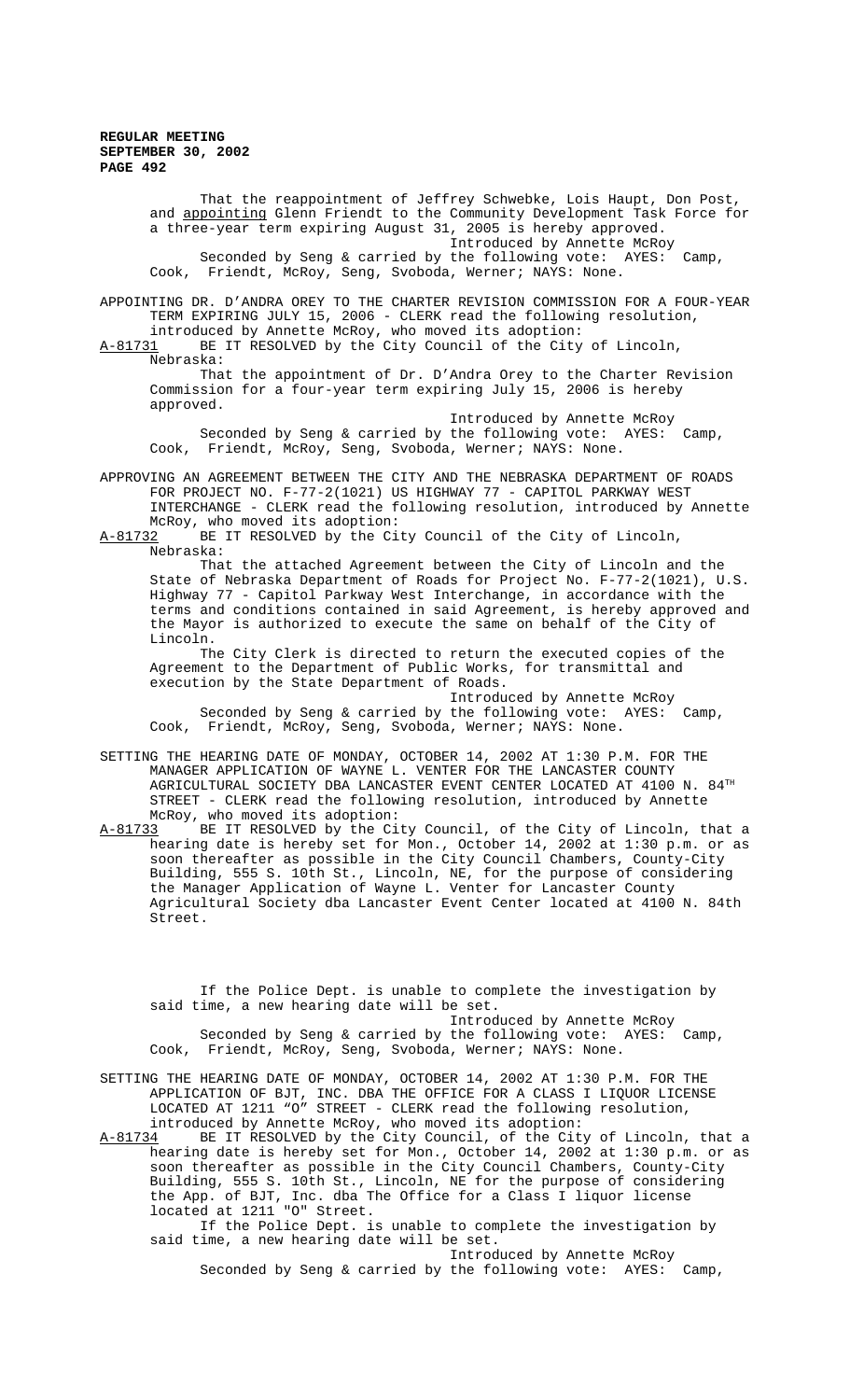Cook, Friendt, McRoy, Seng, Svoboda, Werner; NAYS: None.

### **PETITIONS & COMMUNICATIONS**

SETTING THE HEARING DATE OF MONDAY, OCTOBER 7, 2002 AT 1:30 P.M. FOR THE APPLICATION OF PIUS X HIGH SCHOOL TO CONDUCT A LOTTERY WITHIN THE CITY OF LINCOLN BEGINNING FEB. 3, 2003 TO MAY 3, 2003 - CLERK read the following resolution, introduced by Annette McRoy, who moved its adoption:

A-81735 BE IT RESOLVED by the City Council, of the City of Lincoln, that a hearing date is hereby set for Mon., October 7, 2002 at 1:30 p.m. or as soon thereafter as possible in the City Council Chambers, County-City Building, 555 S. 10th St., Lincoln, NE, for the purpose of considering the App. of Pius X High School Booster Club to conduct a lottery within the City of Lincoln beginning Feb. 3, 2003 to May 3, 2003. If the Police Dept. is unable to complete the investigation by said time, a new hearing date will be set.

Introduced by Annette McRoy Seconded by Seng & carried by the following vote: AYES: Camp, Cook, Friendt, McRoy, Seng, Svoboda, Werner; NAYS: None.

- PETITION TO VACATE THE NORTH-SOUTH ALLEY RUNNING FROM L STREET NORTH HALFWAY TO M STREET BETWEEN SOUTH 7TH AND SOUTH 8TH STREET SUBMITTED BY PETER KATT, ATTORNEY FOR BFP LTD. - CLERK presented said petition, which was referred to the Law Dept.
- PETITION TO VACATE THE EAST-WEST ALLEY LYING SOUTH OF LOTS 1,2,3,4,5 & P6, & THAT PORTION OF THE NORTH-SOUTH ALLEY LYING BETWEEN LOTS 11, 12 & 13 ON THE WEST AND LOTS 24,25 & 26 ON THE EAST IN HALTERS SUB (SEC 14, T10N, R6E, SUBMITTED BY BOARD OF REGENTS, UNIVERSITY OF NEBRASKA - CLERK presented said petition, which was referred to the Law Dept.

#### **REPORTS OF CITY OFFICERS**

INVESTMENT OF FUNDS FOR SEPT. 16 THROUGH SEPT. 20 2002 - CLERK read the following resolution, introduced by Annette McRoy, who moved its

adoption:<br><u>A-81736</u> BE BE IT HEREBY RESOLVED BY THE CITY COUNCIL of the City of Lincoln, Nebraska:

That the attached list of investments be confirmed and approved, and the City Treasurer is hereby directed to hold said investments until maturity unless otherwise directed by the City Council. Introduced by Jon Camp

Seconded by Seng & carried by the following vote: AYES: Camp, Cook, Friendt, McRoy, Seng, Svoboda, Werner; NAYS: None.

- REPORTS FROM CITY TREASURER OF TELECOMMUNICATIONS OCC. TAX FOR THE MONTH OF FEBRUARY, 2002: MERCHANT WIRED; FOR THE MONTH OF AUGUST, 2002: NPCR, INC., D&D COMMUNICATIONS, INC., ATS MOBILE TELEPHONE CO., OPERATOR COMMUNICATIONS, INC., VARTEC, TOUCH AMERICA, INC., PRIMUS TELECOMMUNICATIONS, INC., BROADWING TELECOMMUNICATIONS, TELIGENT SERVICES, INC., GLOBAL CROSSING TELECOMMUNICATIONS, INC., ACN COMMUNICATIONS SERVICES, INC., WORKING ASSETS FUNDING SERVICE, INC., QWEST COMMUNICATIONS, INC., ONSTAR CORPORATION, AT&T COMMUNICATIONS OF MIDWEST, XO LONG DISTANCE SERVICES, INC., TRACFONE WIRELESS, INC., INTELLICAL OPERATOR SERVICES, WESTERN UNION COMMUNICATIONS, INC., AFFINITY NETWORK, INC., NOSVA LIMITED PARTNERSHIP, NOS COMMUNICATIONS, INC., RSL COM USA, INC., TRANS NATIONAL COMMUNICATIONS, INT'L., INC., TRI-M COMMUNICATIONS, INC., ATT WIRELESS PCS, LLC, ATT WIRELESS SERVICES, I-LINK COMMUNICATIONS, INC., ASSOCIATION ADMINISTRATORS, INC., LDMI TELECOMMUNICATIONS, INC., ZONE TELECOM, INC., COMDATA TELECOMMUNICATIONS SERVICES, INC., GTC TELECOM, INC., LIGHTYEAR COMMUNICATIONS, INC., AND NEXTEL WEST CORP. - CLERK presented said report which was placed on file in the Office of the City Clerk. **(20)**
- CLERK'S LETTER AND MAYOR'S APPROVAL OF ORDINANCES & RESOLUTIONS PASSED BY COUNCIL ON SEPTEMBER 23, 2002 - CLERK presented said report which was placed on file in the Office of the City Clerk. **(27-1)**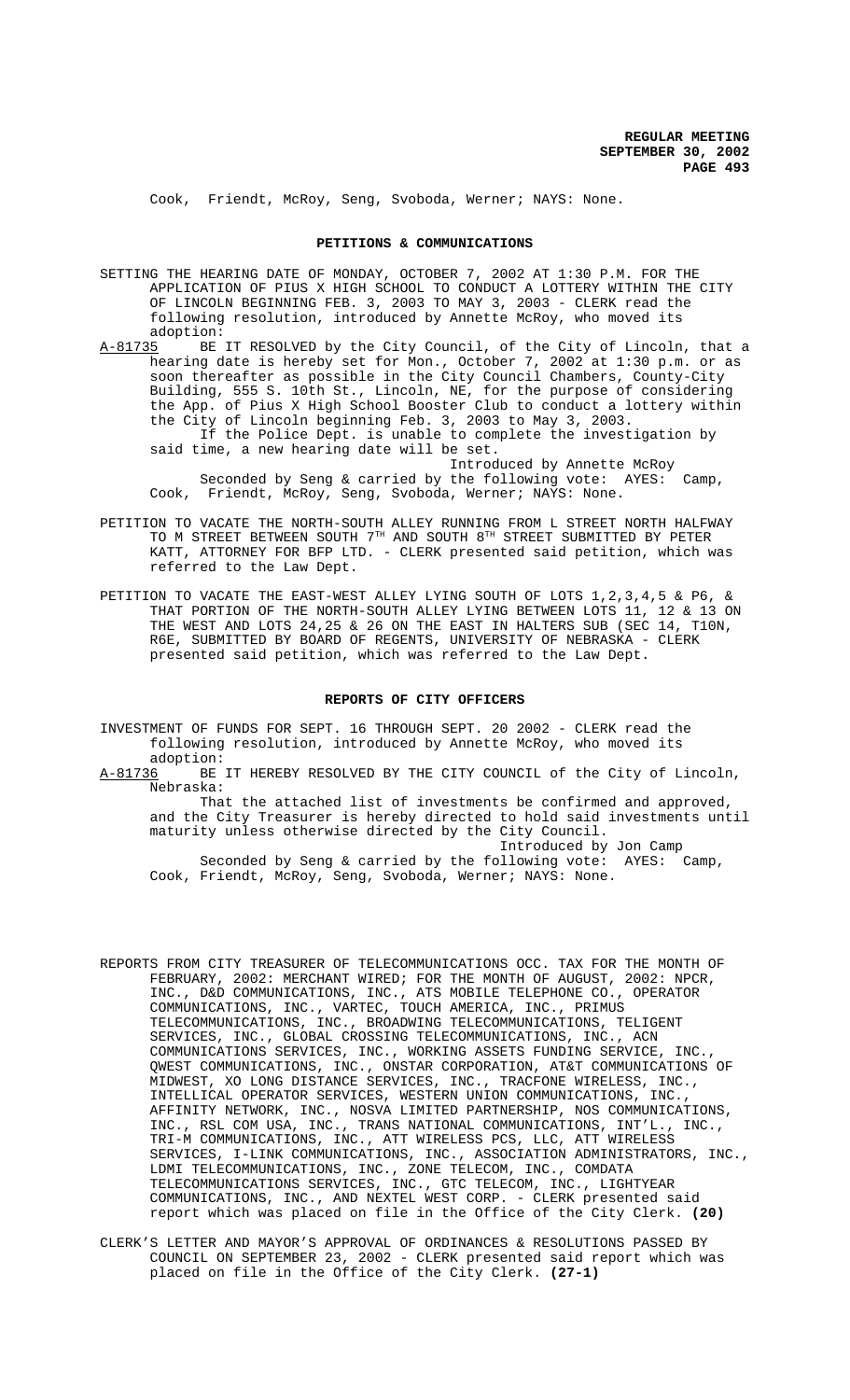REPORT FROM CITY TREASURER OF CASH ON HAND AT THE CLOSE OF BUSINESS SEPTEMBER 27, 2002 - CLERK presented said report which was placed on file in the Office of the City Clerk. **(5-21)**

#### **ORDINANCES - 1ST READING**

VACATING NIGHTHAWK ROAD WEST OF N.W. 6TH STREET WITHIN FALLBROOK ADDITION, GENERALLY LOCATED NORTH OF FALLBROOK BLVD. AND WEST OF N.W. 6TH STREET - CLERK read the following ordinance, introduced by Annette McRoy, vacating Nighthawk Road west of N.W. 6th Street within Fallbrook Addition, generally located north of Fallbrook Blvd. and west of N.W. 6th Street, the first time.

#### **ORDINANCES - 3RD READING**

APPROVING A SUBLEASE AGREEMENT BETWEEN THE CITY AND LINCOLN ACTION PROGRAM FOR A SUBLEASE OF SPACE AT THE ONE STOP CENTER, 1010 N ST., TO PROVIDE JOB TRAINING AND EMPLOYMENT SERVICES UNDER THE WORKFORCE INVESTMENT ACT - CLERK Read an ordinance, introduced by Jon Camp, accepting and approving a Sublease Agreement between the City of Lincoln and Lincoln Action Program for a lease of space at 1010 N Street, Lincoln, Lancaster County, Nebraska for a term of July 1, 2002 through June 30, 2003 whereby the City of Lincoln is subleasing space to Lincoln Action Program at the One Stop Center for providing job training and employment services under the Workforce Investment Act, the third time. CAMP Moved to pass ordinance as read. Seconded by Seng & carried by the following vote: AYES: Camp,

Cook, Friendt, McRoy, Seng, Svoboda, Werner; NAYS: None. The ordinance, being numbered **#18069**, is recorded in Ordinance Book 25, Page

# **MISCELLANEOUS BUSINESS**

#### **PENDING LIST -**

CAMP Moved to extend the Pending List to October 7, 2002. Seconded by Seng & carried by the following vote: AYES: Camp, Cook, Friendt, McRoy, Seng, Svoboda, Werner; NAYS; None.

# **UPCOMING RESOLUTIONS**

CAMP Moved to approve the resolutions to have Public Hearing on October 7, 2002.

Seconded by Seng & carried by the following vote: AYES: Camp, Cook, Friendt, McRoy, Seng, Svoboda, Werner; NAYS; None.

## **ADJOURNMENT**

#### **11:30 P.M.**

CAMP Moved to adjourn the City Council meeting of September 30, 2002. Seconded by Seng & carried by the following vote: AYES: Camp, Cook, Friendt, McRoy, Seng, Svoboda, Werner; NAYS: None. So ordered.

 $\overline{a}$ 

Joan E. Ross, City Clerk

\_\_\_\_\_\_\_\_\_\_\_\_\_\_\_\_\_\_\_\_\_\_\_\_\_\_\_\_\_\_\_\_\_\_\_\_\_\_\_\_\_\_\_\_\_\_ Glenna Graupmann, Office Assistant III